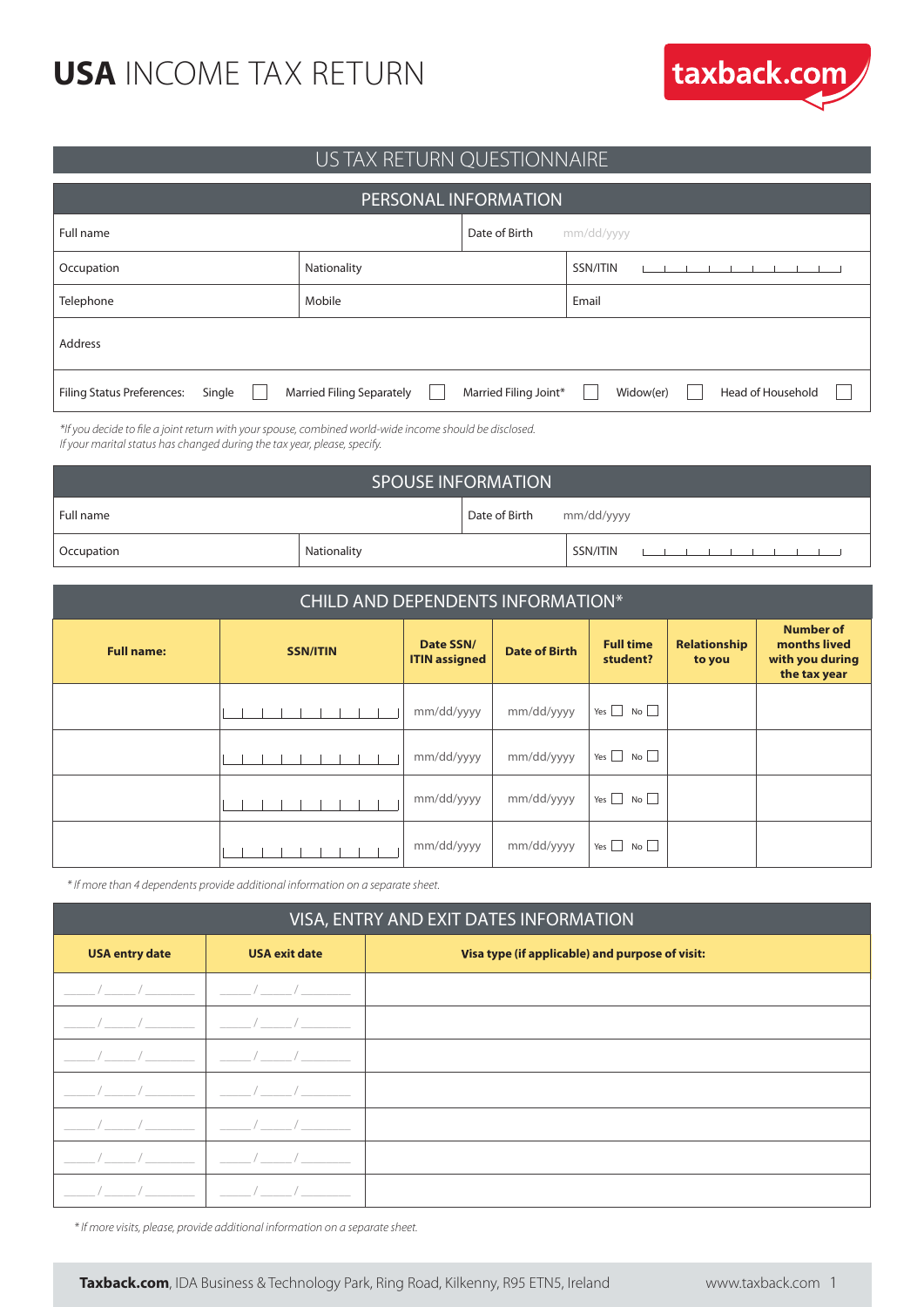

| ADDITIONAL PERSONAL AND FILING INFORMATION                                                                                                     |  |  |  |
|------------------------------------------------------------------------------------------------------------------------------------------------|--|--|--|
| Is this the first year you are filing a tax return as a US resident for tax purposes?<br>No<br>Yes                                             |  |  |  |
| If no, please, state the year(s) you have already applied for and provide copies:                                                              |  |  |  |
| <b>No</b><br>Can you be claimed as a dependent on another person's US tax return?<br>Yes                                                       |  |  |  |
| Are you a full-time student?<br>No<br>No<br>Are you blind or disabled?<br>Yes<br>Yes                                                           |  |  |  |
| Have you filed federal and state tax returns before?<br><b>No</b><br>Yes                                                                       |  |  |  |
| If yes, send us copies of the last tax returns filed.                                                                                          |  |  |  |
| Tax year you want your tax return prepared for:                                                                                                |  |  |  |
| Have you established a tax home* outside the US? Yes<br>No                                                                                     |  |  |  |
| If yes, what country and when did you establish a tax home in that country:                                                                    |  |  |  |
| *Where your primary place of business or employment is located.                                                                                |  |  |  |
| What were your living arrangements in the non-US country during the tax year you are applying for:                                             |  |  |  |
| At any time during 2021, did you receive, sell, send, exchange, or otherwise acquire any financial interest in virtual currency?<br>Yes<br>No. |  |  |  |
| Have you received any economic impact payments from the Internal Revenue Service? $Y_{\text{es}}$<br>No <sub>1</sub>                           |  |  |  |
| If yes* please provide amounts:                                                                                                                |  |  |  |
|                                                                                                                                                |  |  |  |
|                                                                                                                                                |  |  |  |
|                                                                                                                                                |  |  |  |
|                                                                                                                                                |  |  |  |

| <b>OTHER COUNTRIES INFORMATION</b>                                                                             |
|----------------------------------------------------------------------------------------------------------------|
| No II<br>Have you worked outside the US during the tax year(s) you need returns prepared for?<br>Yes           |
| If yes, which country/countries:                                                                               |
| $Yes \mid No \mid$<br>Have you filed a non-US tax return for the tax year(s) you are filing US tax return(s)?  |
| If yes, with which country/countries Revenue office:                                                           |
| Please, provide copies of all non-US returns you have filed for the tax years you need to file US tax returns. |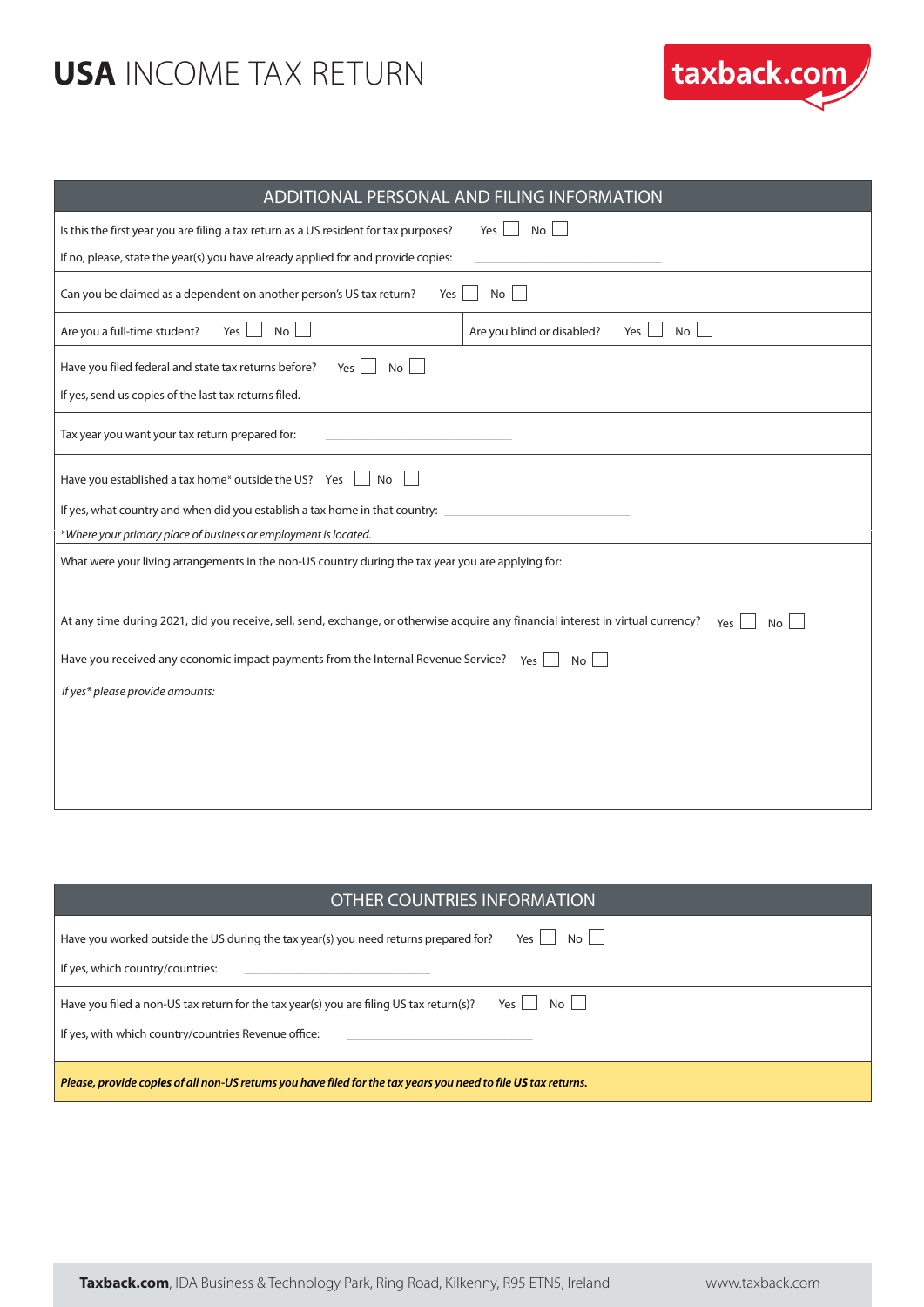

| <b>US INCOME</b>                                                                                                                                                                                                                                                                                                                                                                                       |
|--------------------------------------------------------------------------------------------------------------------------------------------------------------------------------------------------------------------------------------------------------------------------------------------------------------------------------------------------------------------------------------------------------|
| If you are a resident alien for tax purposes with US filing obligation (and/or American citizens living abroad, Green Card Holders, foreign-born United States<br>residents who are not U.S. citizens), but have no US income for the tax year(s) you need to prepare tax return(s) for, check here<br>NOTE: Please specify if any of the amounts shown are provided in a currency different than USD. |
| Have you received income from employment or were you considered an employee receiving compensation at any time during the tax year(s) you need to<br>No<br>Yes<br>prepare tax return(s) for?                                                                                                                                                                                                           |
| No<br>If yes, do you have W2 forms for each such employment(s)?<br>Yes                                                                                                                                                                                                                                                                                                                                 |
| If no, do you have final cumulative pay slips for each such employment(s)?<br>No<br>Yes                                                                                                                                                                                                                                                                                                                |
| Please, provide copies of W2 and/or final cumulative pay slips from all employments.                                                                                                                                                                                                                                                                                                                   |
| Have you received nonemployee (self-employed) income during the tax year(s) you need to prepare tax return(s) for?<br>Yes<br>No                                                                                                                                                                                                                                                                        |
| Have you received a 1099-MISC/ 1099-NEC or any other document and/or records showing the nonemployee compensation/self-employed income you have<br>$Yes \mid No \mid$<br>received?                                                                                                                                                                                                                     |
| Please, provide copies of payment documents if you have them as well as amount(s) you received during the tax year(s) you need to prepare tax return(s) for at<br>the end of the questionnaire along with any expenses you incurred to operate as a self-employed person.                                                                                                                              |
| No<br>Have you received rental income from a property located inside the US?<br>Yes                                                                                                                                                                                                                                                                                                                    |
| If yes, please, complete additional Rental Income Information questionnaire.                                                                                                                                                                                                                                                                                                                           |
| Portfolio/Brokerage Account information for the tax year(s) you need to prepare tax return(s) for:                                                                                                                                                                                                                                                                                                     |
| Have you received dividends income?<br>Yes<br>No<br>Have you received interest income?<br>Yes<br>No<br>Have you received investment income?<br><b>No</b><br>Yes<br>No<br>Have you received capital gains*?<br>Yes                                                                                                                                                                                      |
| *If you have received capital gain on the sale of primary personal residence check here:<br>If yes, please, send your 1099-B forms, 1099-INT or 1099-OID and 1099-DIV respectively.                                                                                                                                                                                                                    |
| Have you been repaid prior year's state refund during the tax year(s) you need to prepare tax return(s) for?<br>No<br>Yes<br>If yes, how much:                                                                                                                                                                                                                                                         |
| Have you received IRA distributions during the tax year(s) you need to prepare tax return(s) for?<br>Yes<br>No                                                                                                                                                                                                                                                                                         |
| Have you received pensions and annuities during the tax year(s) you need to prepare tax return(s) for?<br>Yes<br>No                                                                                                                                                                                                                                                                                    |
| If yes, do you have 1099-R?<br>Yes<br>No                                                                                                                                                                                                                                                                                                                                                               |
| If yes, please, send your 1099-R form.                                                                                                                                                                                                                                                                                                                                                                 |
| Have you received unemployment compensation during the tax year(s) you need to prepare tax return(s) for?<br>No <sub>1</sub><br>Yes<br>No<br>If yes, have you received 1099-G?<br>Yes $\vert$<br>If yes, please, send a copy of 1099-G.                                                                                                                                                                |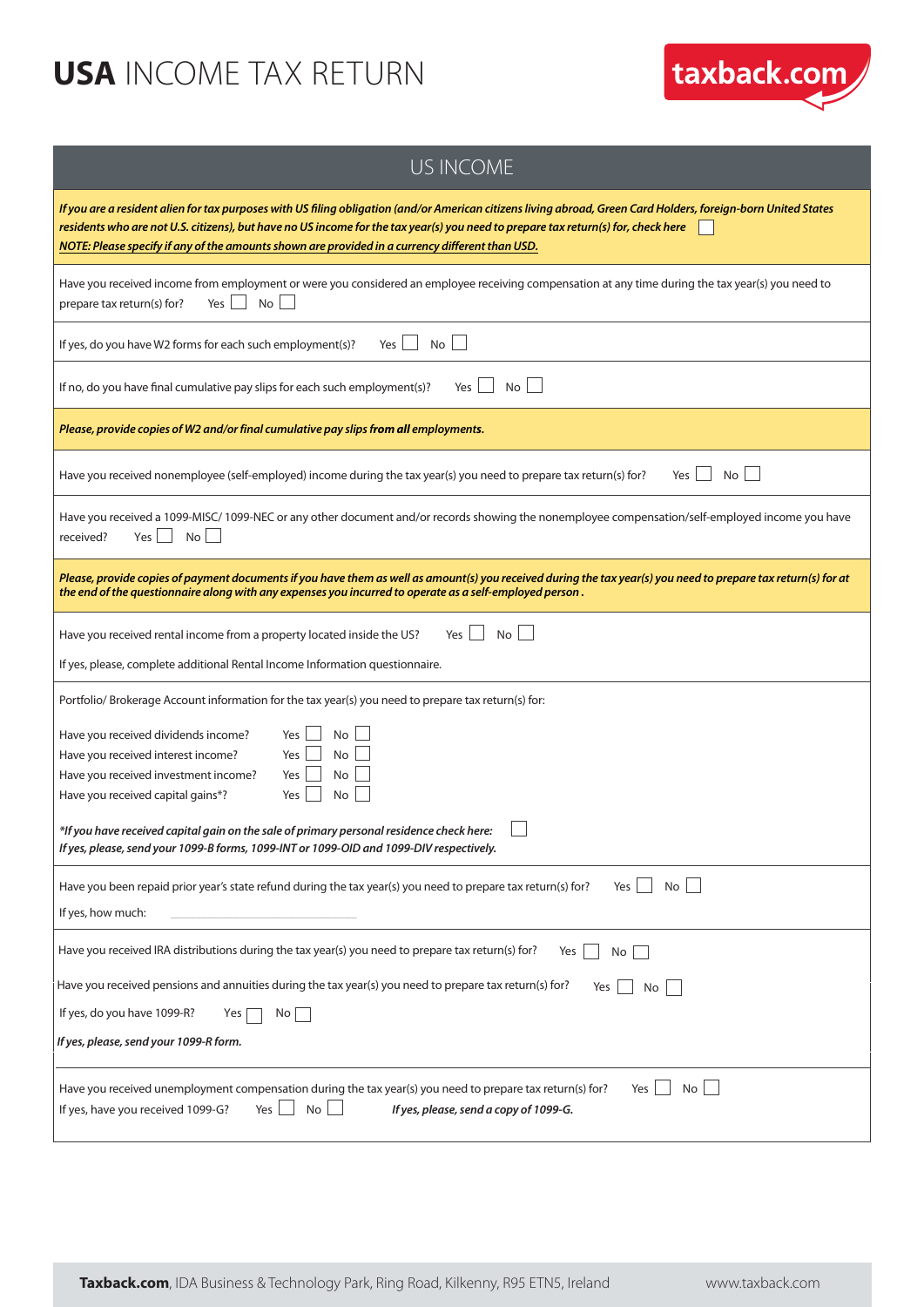

| US INCOME CONTINUED                                                                                                                                                                                                                                                                                               |
|-------------------------------------------------------------------------------------------------------------------------------------------------------------------------------------------------------------------------------------------------------------------------------------------------------------------|
| Have you received alimony during the tax year(s) you need to prepare tax return(s) for?<br>Yes  <br>No<br>If yes, how much:                                                                                                                                                                                       |
| Have you received Social Security Benefits during the tax year(s) you need to prepare tax return(s) for?<br>No<br>Yes<br>$No$    <br>Have you received SSA-1099 form?<br>Yes<br>If yes, please, send us a copy of SSA-1099.                                                                                       |
| Have you received scholarship or fellowship grants during the tax year(s) you need to prepare tax return(s) for?<br>Yes<br>No<br>If yes, how much was the scholarship and grant for:                                                                                                                              |
| Have you received statement(s)s showing the amounts?<br>Yes $\vert$ No $\vert$ $\vert$<br>Please, send us copies of such statement(s).                                                                                                                                                                            |
| Have you received income from partnerships, trusts or estates during the tax year(s) you need to prepare tax return(s) for? Yes<br>No<br>$Yes \mid No \mid$<br>If yes, have you received Schedule K-1 and/or other income statement respectively?<br>Please, send copies of Schedule K-1 and/or other statements. |
| Other types of income:                                                                                                                                                                                                                                                                                            |
| Yes<br>No<br>Have you received Gambling income during the tax year(s) you need to prepare tax return(s) for?<br>If yes, please, send a copy of W2-G.<br>If yes, have you received W2-G?<br>$No$    <br>Yes                                                                                                        |
| Have you received awards or prizes during the tax year(s) you need to prepare tax return(s) for?<br>Yes<br>  No                                                                                                                                                                                                   |
| and what was it for<br>If yes, how much?                                                                                                                                                                                                                                                                          |
| If you have statement(s) showing the amount(s) you received, please, send a copy of each such statement.                                                                                                                                                                                                          |
| Any other type of income you have received during the tax year(s) you need to prepare tax return(s) for not listed above:                                                                                                                                                                                         |
|                                                                                                                                                                                                                                                                                                                   |
|                                                                                                                                                                                                                                                                                                                   |
|                                                                                                                                                                                                                                                                                                                   |
|                                                                                                                                                                                                                                                                                                                   |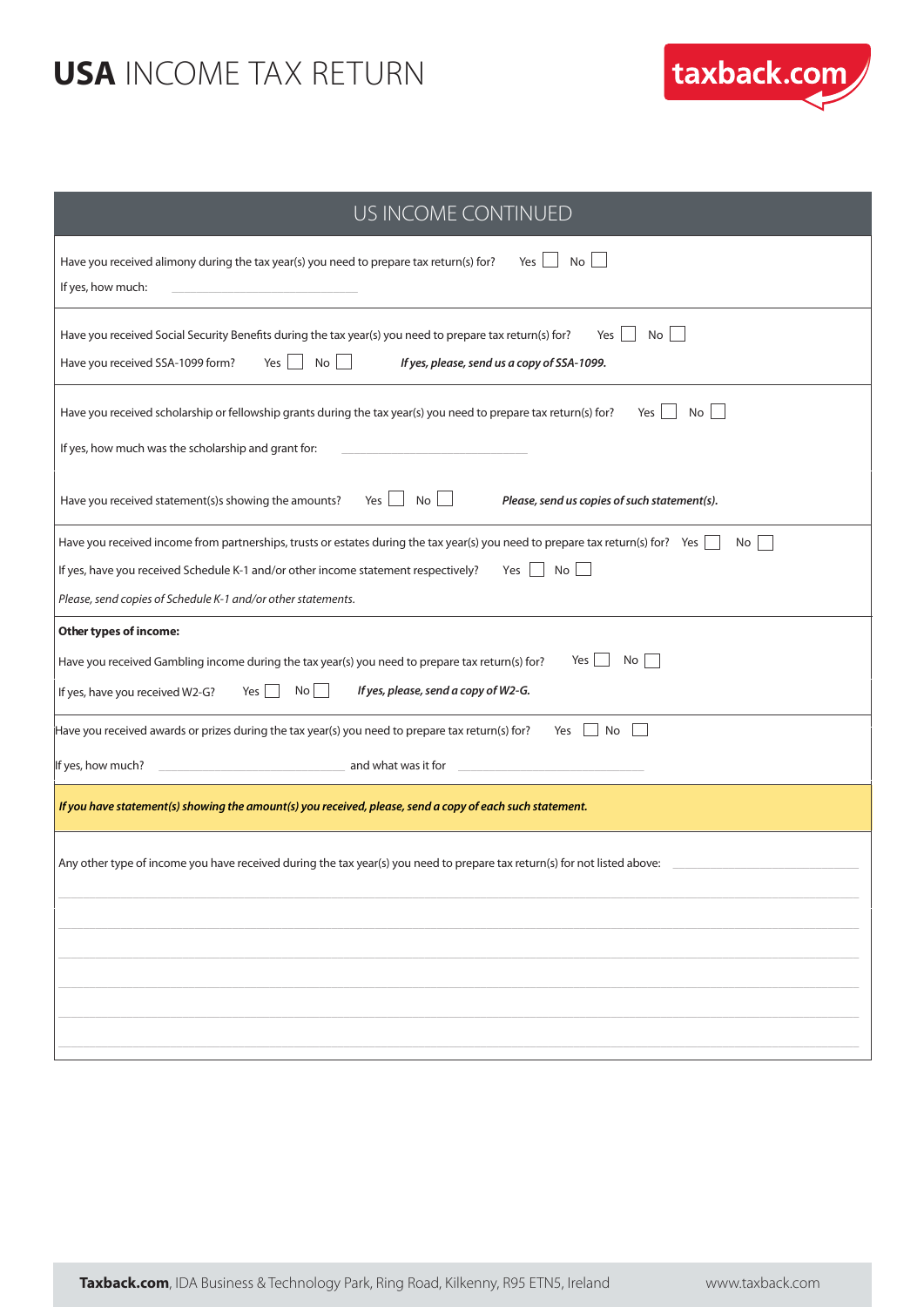

| ADJUSTMENTS AND CREDITS                                                                                                                                                                                                                                                                                                                                                                                                                                                                  |
|------------------------------------------------------------------------------------------------------------------------------------------------------------------------------------------------------------------------------------------------------------------------------------------------------------------------------------------------------------------------------------------------------------------------------------------------------------------------------------------|
| Have you paid alimony during the tax year(s) you need to prepare tax return(s) for?*<br>No  <br>Yes<br>*If divorce or separation instrument is executed before 12/31/2018                                                                                                                                                                                                                                                                                                                |
| Have you had unreimbursed medical expenses during the tax year(s) you need to prepare tax return(s) for?<br>No<br>Yes<br>If yes, how much?                                                                                                                                                                                                                                                                                                                                               |
| Have you had State and local property taxes not paid or accrued in carrying on a trade or business during the tax year(s) you need to prepare<br>tax return(s) for? Yes $\lfloor$<br>  No<br>If yes, how much and what type:                                                                                                                                                                                                                                                             |
| Have you had State and local income, war profits, and excess profits taxes (or sales taxes in lieu of income, etc. taxes) paid or accrued in the tax year(s) you<br>$Yes \tNo$<br>need to prepare tax return(s)<br>If yes, how much:                                                                                                                                                                                                                                                     |
| Have you paid mortgage interest on a loan used to buy, build or substantially improve your main home and/or second home during the tax year(s) you need to<br>No <sub>1</sub><br>If yes, how much:<br>prepare tax return(s) for?<br>Yes                                                                                                                                                                                                                                                  |
| Have you made gifts to charity, cash and non-cash, during the tax year(s) you need to prepare tax return(s) for?<br>No<br>Yes  <br>If yes, how much and to what organization:                                                                                                                                                                                                                                                                                                            |
| Have you experienced losses attributable to a disaster declared by the US President area during the tax year(s) you need to prepare tax return(s) for?<br>Yes<br>No<br>If yes, please, give details:                                                                                                                                                                                                                                                                                     |
| Have you had qualifying child (son, daughter, stepchild, foster child, adopted child, brother, sister, stepbrother, stepsister) or a descendant of any of them (a<br>grandchild, niece, or nephew) who hasn't provided more than half of his/her support; lived with you for more than half an year, you claim them as a dependent<br>on your return, and such person is a US citizen or a resident of the US during the tax year(s) you need to prepare tax return(s) for?<br>No<br>Yes |
| Yes<br><b>No</b><br>Have you incurred any child or dependent expenses during the tax year(s) you need to prepare tax return(s) for?<br>If yes, please, provide the following:                                                                                                                                                                                                                                                                                                            |
| Care provider name:                                                                                                                                                                                                                                                                                                                                                                                                                                                                      |
| Care provider address:<br>Care provider identification number (Social Security Number or Employer Identification Number):                                                                                                                                                                                                                                                                                                                                                                |
| Amount of qualifying expenses you paid:                                                                                                                                                                                                                                                                                                                                                                                                                                                  |
| Have you received dependent care benefits during the tax year(s) you need to prepare tax return(s) for? Yes<br>No                                                                                                                                                                                                                                                                                                                                                                        |
| Amount of total dependent care benefits you received during the tax year(s) you need to prepare tax return(s) for:                                                                                                                                                                                                                                                                                                                                                                       |
| Part of the total amount you received as an employee (don't include amounts added to Box 1 wages of your W2(If you were self-employed or a partner, include<br>amounts you received under a dependent care assistance program from your sole proprietorship or partnership):                                                                                                                                                                                                             |
| Have you claimed Earned Income Credit, Educational Credit, Child Tax Credit and Additional Child Tax Credit that has been disallowed or adjusted by the Internal<br>Revenue Service?<br>No<br>Yes                                                                                                                                                                                                                                                                                        |
| If yes, please, advise for what year and reason for adjustment:                                                                                                                                                                                                                                                                                                                                                                                                                          |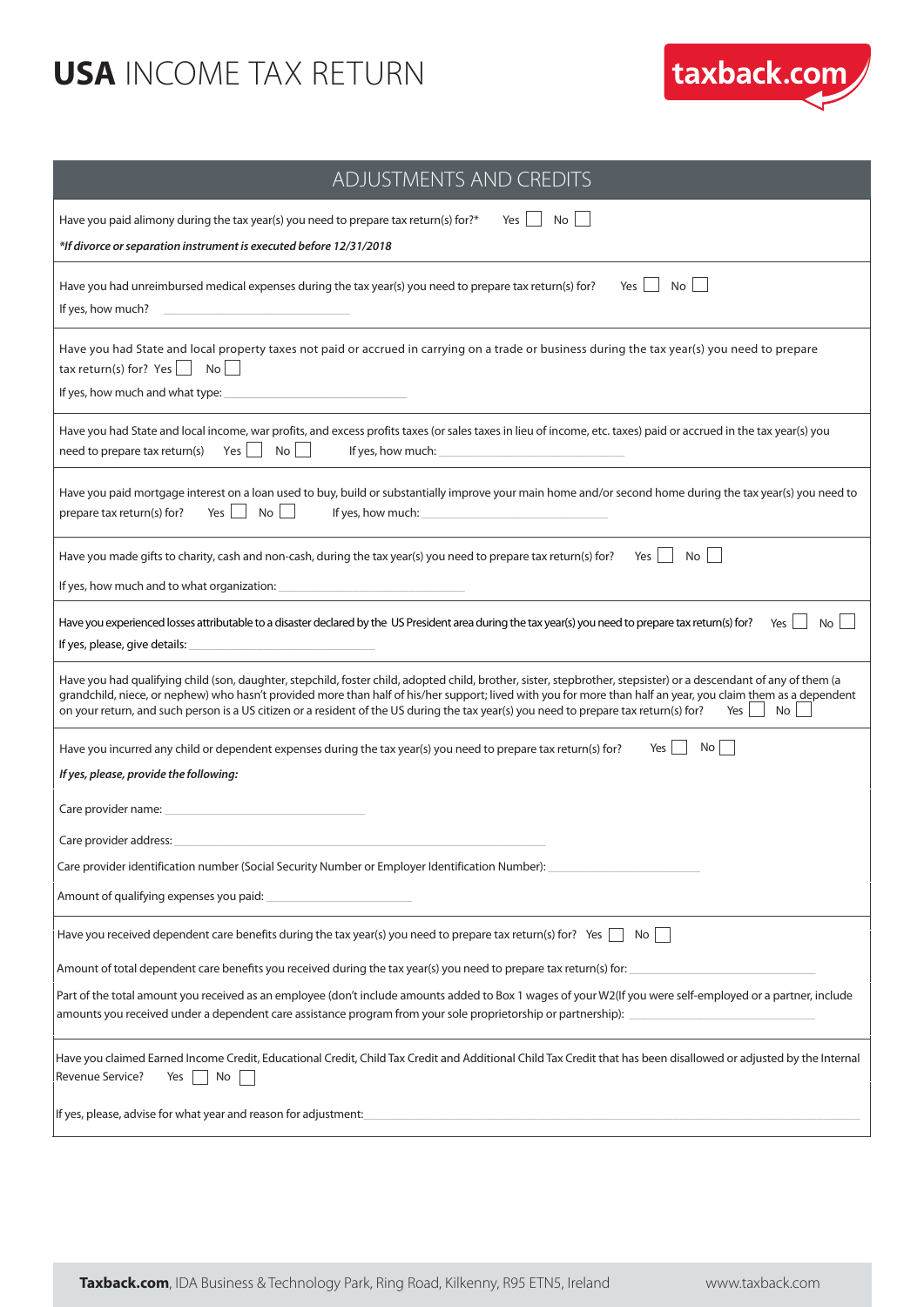

| NON-US INCOME                                                                                                                                                                                                                                                                                           |
|---------------------------------------------------------------------------------------------------------------------------------------------------------------------------------------------------------------------------------------------------------------------------------------------------------|
| Have you received income from employment or were you considered an employee receiving compensation at any time during the tax year(s) you<br>No<br>$Yes$    <br>need to prepare tax return(s) for?<br>No L<br>If yes, do you have Year-To-Date cumulative payment documents for each employment?<br>Yes |
| If yes, please, provide copies of the payment documents for each such employment.                                                                                                                                                                                                                       |
| Provide the following employer's information:                                                                                                                                                                                                                                                           |
| Name: _                                                                                                                                                                                                                                                                                                 |
| Address:                                                                                                                                                                                                                                                                                                |
| Entity type: Non-US entity<br>Foreign affiliate of a US company<br>US company                                                                                                                                                                                                                           |
| Have you received nonemployee (self-employed) income during the tax year(s) you need to prepare tax return(s) for?<br>Yes  <br>No l                                                                                                                                                                     |
| Have you received payment documents and/or records showing the nonemployee compensation/self-employed income you have received?<br>Yes                                                                                                                                                                  |
| If yes, please, provide copies of such documents. If no, please, provide amount(s) you received during the tax year(s) you need to prepare tax return(s) for:                                                                                                                                           |
| Type of service you provided:                                                                                                                                                                                                                                                                           |
| Please, provide a list with the expenses you incurred to perform the services as a non-employee or self-employed person.                                                                                                                                                                                |
| No<br>Have you received rental income from a property located outside the US?<br>Yes                                                                                                                                                                                                                    |
| If yes, please, complete additional Rental Income Information questionnaire.                                                                                                                                                                                                                            |
| Portfolio/Brokerage Account information for the tax year(s) you need to prepare tax return(s) for:                                                                                                                                                                                                      |
| $\Box$<br>Have you received dividends income?<br>Yes<br>No                                                                                                                                                                                                                                              |
| Have you received interest income?<br>Yes<br>No<br>Have you received investment income?<br>Yes<br>No                                                                                                                                                                                                    |
| If yes, please, send statements.<br>Have you received capital gains*?<br>$\mathsf{No}$<br>Yes                                                                                                                                                                                                           |
| *If you have received capital gain on the sale of primary personal residence check here:                                                                                                                                                                                                                |
| Have you received retirement distributions during the tax year(s) you need to prepare tax return(s) for?<br>No<br>Yes                                                                                                                                                                                   |
| Have you received pensions and annuities during the tax year(s) you need to prepare tax return(s) for?<br>Yes<br>No                                                                                                                                                                                     |
| If yes, do you statement(s)?<br>Yes $\lfloor$<br>No <sub>1</sub><br>If yes, please, send copies of statements.                                                                                                                                                                                          |
| Have you received unemployment compensation during the tax year(s) you need to prepare tax return(s) for? Yes<br>No                                                                                                                                                                                     |
| If yes, have you received statement(s)?<br>No <sub>1</sub><br>If yes, please, send a copy of unemployment compensation.<br>Yes                                                                                                                                                                          |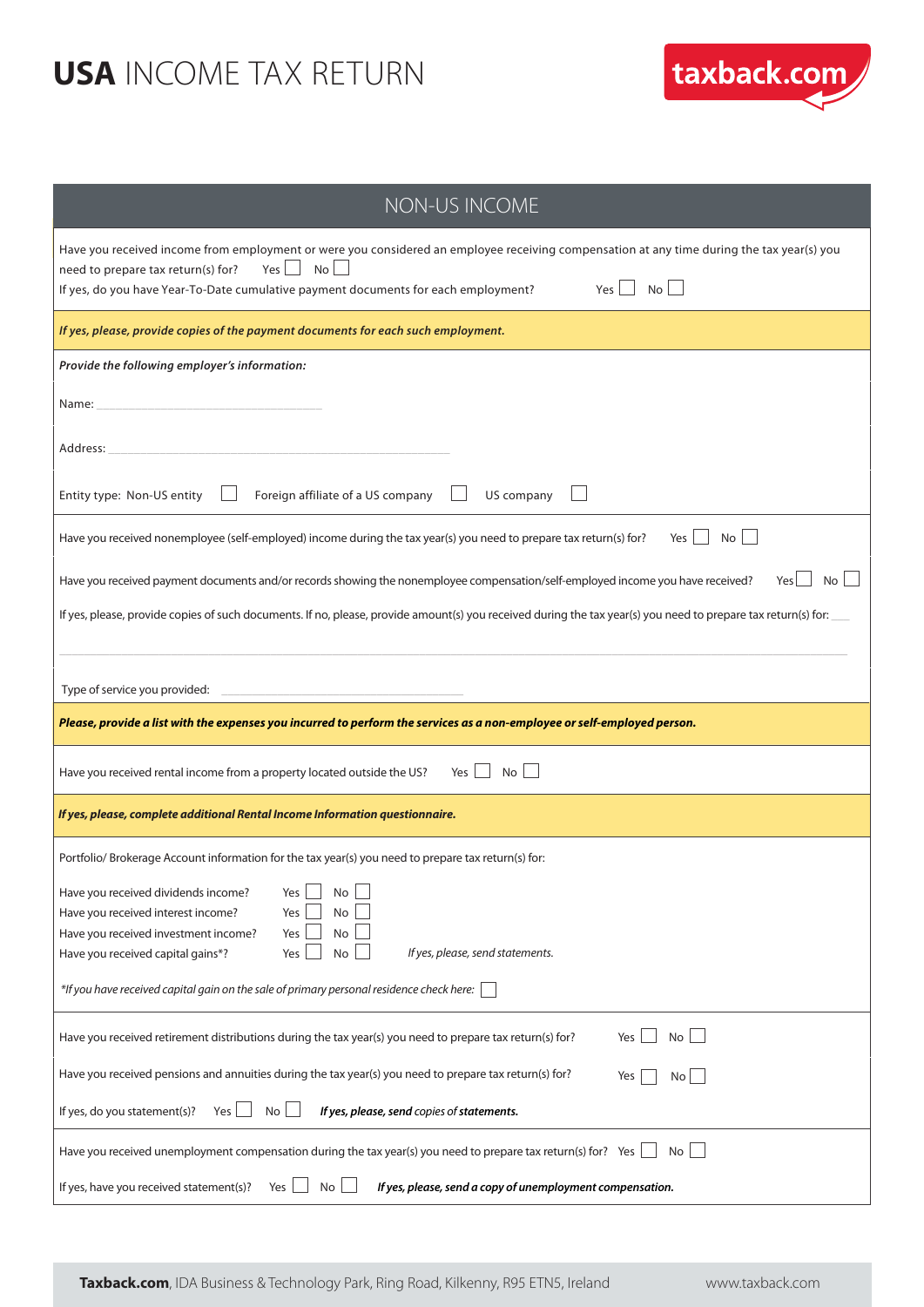

| NON-US INCOME CONTINUED                                                                                                                                |
|--------------------------------------------------------------------------------------------------------------------------------------------------------|
| Have you received alimony during the tax year(s) you need to prepare tax return(s) for?<br>No <sub>1</sub><br>Yes                                      |
| If yes, how much?                                                                                                                                      |
| $No$ $\Box$<br>Have you received Social Security Benefits during the tax year(s) you need to prepare tax return(s) for?<br>Yes                         |
| Yes $\vert$<br>No <sub>1</sub><br>Have you received a statement?                                                                                       |
| If yes, please, send us a copy of the statement.                                                                                                       |
| Have you received scholarship or fellowship grants during the tax year(s) you need to prepare tax return(s) for?<br>Yes<br>No                          |
| If yes, how much was the scholarship and grant for: __________                                                                                         |
| Yes $\Box$ No $\Box$<br>Have you received statement(s)s showing the amounts?                                                                           |
| Please, send us copies of such statement(s).                                                                                                           |
| Have you received income from partnerships, trusts or estates during the tax year(s) you need to prepare tax return(s) for?                            |
| Yes No<br>If yes, have you received income statement(s) showing the income paid?                                                                       |
| If yes, please, send copies of statements.                                                                                                             |
| Other types of income:                                                                                                                                 |
| $Yes \tNo$<br>Have you received Gambling income during the tax year(s) you need to prepare tax return(s) for?                                          |
| Yes<br>$\overline{\phantom{a}}$ No $\overline{\phantom{a}}$<br>If yes, have you received a statement?<br>If yes, please, send a copy of the statement. |
| Have you received awards or prizes during the tax year(s) you need to prepare tax return(s) for?<br>Yes<br>No                                          |
| If yes, how much?<br>and what was it for                                                                                                               |
| Any other type of income you have received during the tax year(s) you need to prepare tax return(s) for not listed above:                              |
|                                                                                                                                                        |
|                                                                                                                                                        |
|                                                                                                                                                        |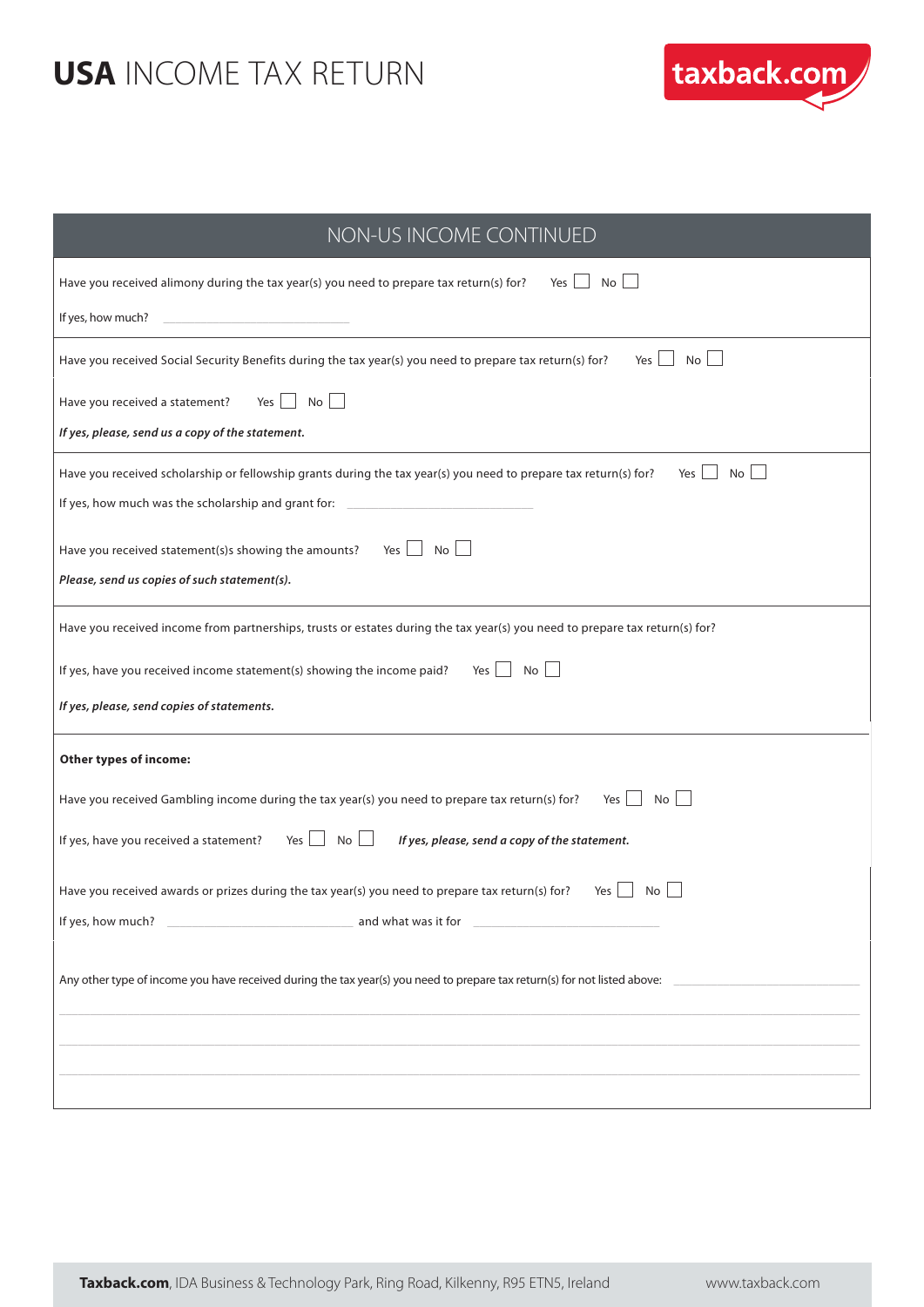

#### NON-US FINANCIAL INFORMATION

| Was the combined value of all foreign financial accounts* (savings and checking bank accounts, time deposits, securities accounts, commodities,<br>futures and options, insurance policies with cash value and mutual funds) you own or have signature authority for, in excess of USD 10,000 (or the<br>equivalent of USD in foreign currency) at any time during the year you are applying for?<br>Yes No |
|-------------------------------------------------------------------------------------------------------------------------------------------------------------------------------------------------------------------------------------------------------------------------------------------------------------------------------------------------------------------------------------------------------------|
| *Including the foreign branches of a US bank.                                                                                                                                                                                                                                                                                                                                                               |
| If yes, was the combined value of all financial accounts mentioned above as well as foreign stock held in a foreign brokerage account, foreign stock<br>held outside a foreign brokerage account, foreign partnership interest, foreign accounts, non-accounts investments held by foreign or domestic                                                                                                      |

grantor, trusts where you are the grantor, foreign hedge and life and private equity funds, more than USD 50,000 at the end of the year or more than USD 75,000 at any time during the year (single filers) and USD 100,000 at the end of the year or USD 150,000 ( married filing jointly filers) for individuals living in the US. For individuals who have lived outside the US for more than 330 days during the taxable year, the amounts are USD 200,000 at the end of the year or USD 300,000 at any time during the tax year (for single filers) and USD 400,000 at the end of the year or USD 600,000 at any time during the year (for married filing jointly filers)? Yes  $\Box$  No  $\Box$ 

If you have answered yes to the first question, did you have financial interest in 25 or more financial accounts during the tax year? Yes  $\Box$  No  $\Box$ 

| REPORTING INFORMATION                                                                                                                                                      |  |  |  |  |
|----------------------------------------------------------------------------------------------------------------------------------------------------------------------------|--|--|--|--|
| Tax period:                                                                                                                                                                |  |  |  |  |
| Type of account owned: Separately owned:<br>Signature Authority:<br>Jointly owned:                                                                                         |  |  |  |  |
| Maximum value of account for the period listed above:<br>Value:                                                                                                            |  |  |  |  |
| Type of account:<br>Securities Accounts:<br>Commodities:<br>Futures and Options:<br>Bank:<br>Time Deposits:<br>Insurance Policies with cash value:<br><b>Mutual Funds:</b> |  |  |  |  |
| Name of entity:                                                                                                                                                            |  |  |  |  |
| Adress:                                                                                                                                                                    |  |  |  |  |
| Account number or other designation:                                                                                                                                       |  |  |  |  |
| Full name of joint owner(s):                                                                                                                                               |  |  |  |  |
| Joint Owner US Taxpayer Identification Number (if any) or Foreign identification number:                                                                                   |  |  |  |  |
| Address of joint owner(s):                                                                                                                                                 |  |  |  |  |
| If more than one account, please, attach a new page and provide the information for all accounts.                                                                          |  |  |  |  |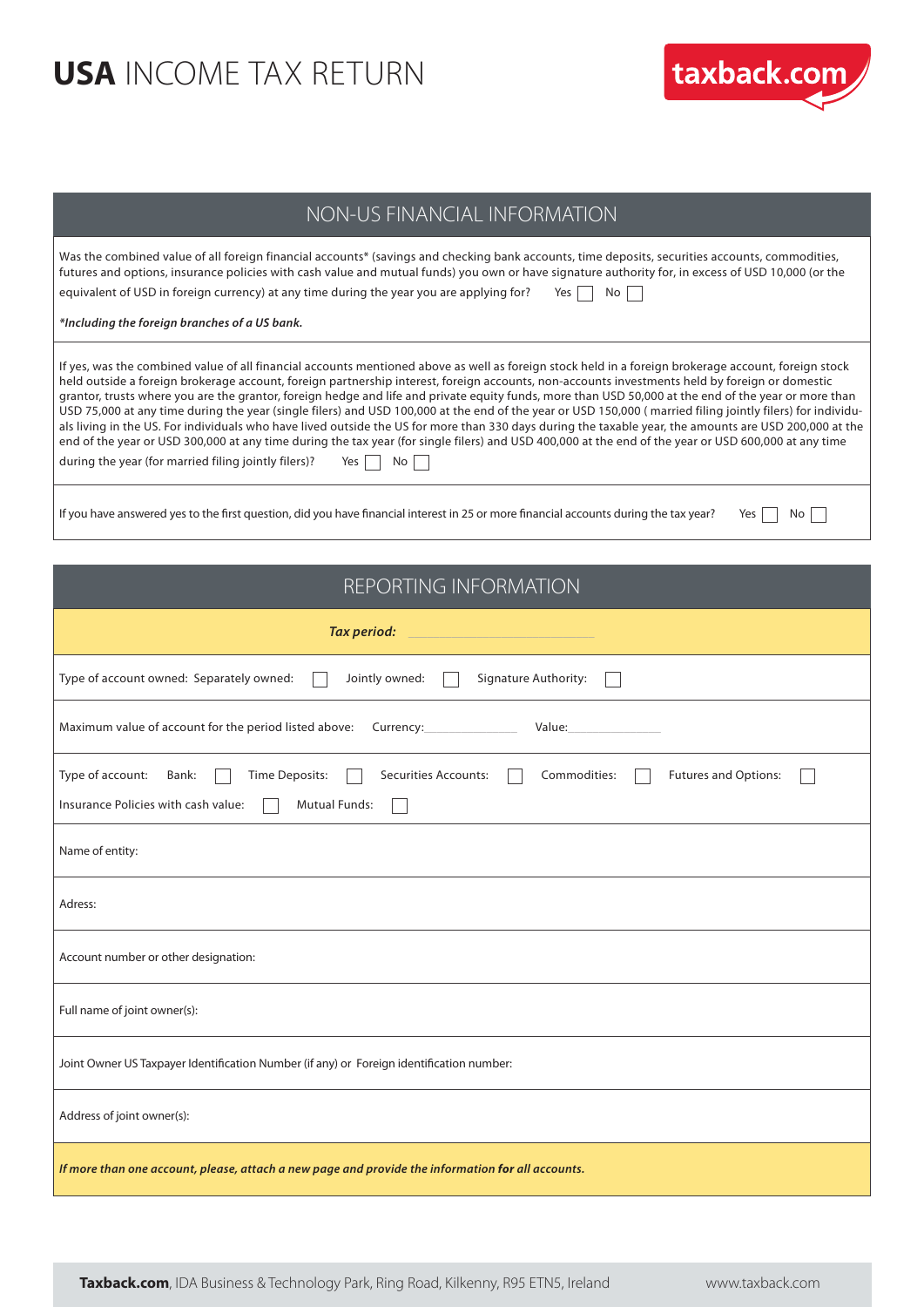

| SELF-EMPLOYMENT INFORMATION                                                                                                                                                                                                        |
|------------------------------------------------------------------------------------------------------------------------------------------------------------------------------------------------------------------------------------|
| Under what name are you operating your self-employment activities: ________________________________                                                                                                                                |
| Have you registered an entity to operate your self-employment business?<br>Yes $\Box$ No $\Box$                                                                                                                                    |
| Have you been issued an Employer Identification Number (EIN):                                                                                                                                                                      |
| Address of business:                                                                                                                                                                                                               |
| Principal business or profession, including product or service:                                                                                                                                                                    |
| What type of accounting method do you use: Cash*<br>Accrual**<br>Other                                                                                                                                                             |
| * Income is constructively received when it is credited to your account or set aside for you to use.<br>** Report income when earned and deduct expenses when incurred even if not paid during the tax year.                       |
| Have you started or acquired the business during the tax year you applying for?<br>Yes<br>No <sub>1</sub>                                                                                                                          |
| Have you made payments during the tax year that would require you to file 1099 Form?<br>Yes  <br>No                                                                                                                                |
| If yes, did you file the required 1099 Forms?<br>No <sub>1</sub><br>Yes                                                                                                                                                            |
| Gross receipts or sales:                                                                                                                                                                                                           |
| Sales returns and allowances*:                                                                                                                                                                                                     |
| * A sales return is a cash or credit refund you gave to customers who returned defective, damaged, or unwanted products. A sales allowance is a<br>reduction in the selling price of products, instead of a cash or credit refund. |
| If you sell goods what was the inventory value at the beginning of the year:                                                                                                                                                       |
| What is the inventory value at the end of the year:                                                                                                                                                                                |
| Other Income:                                                                                                                                                                                                                      |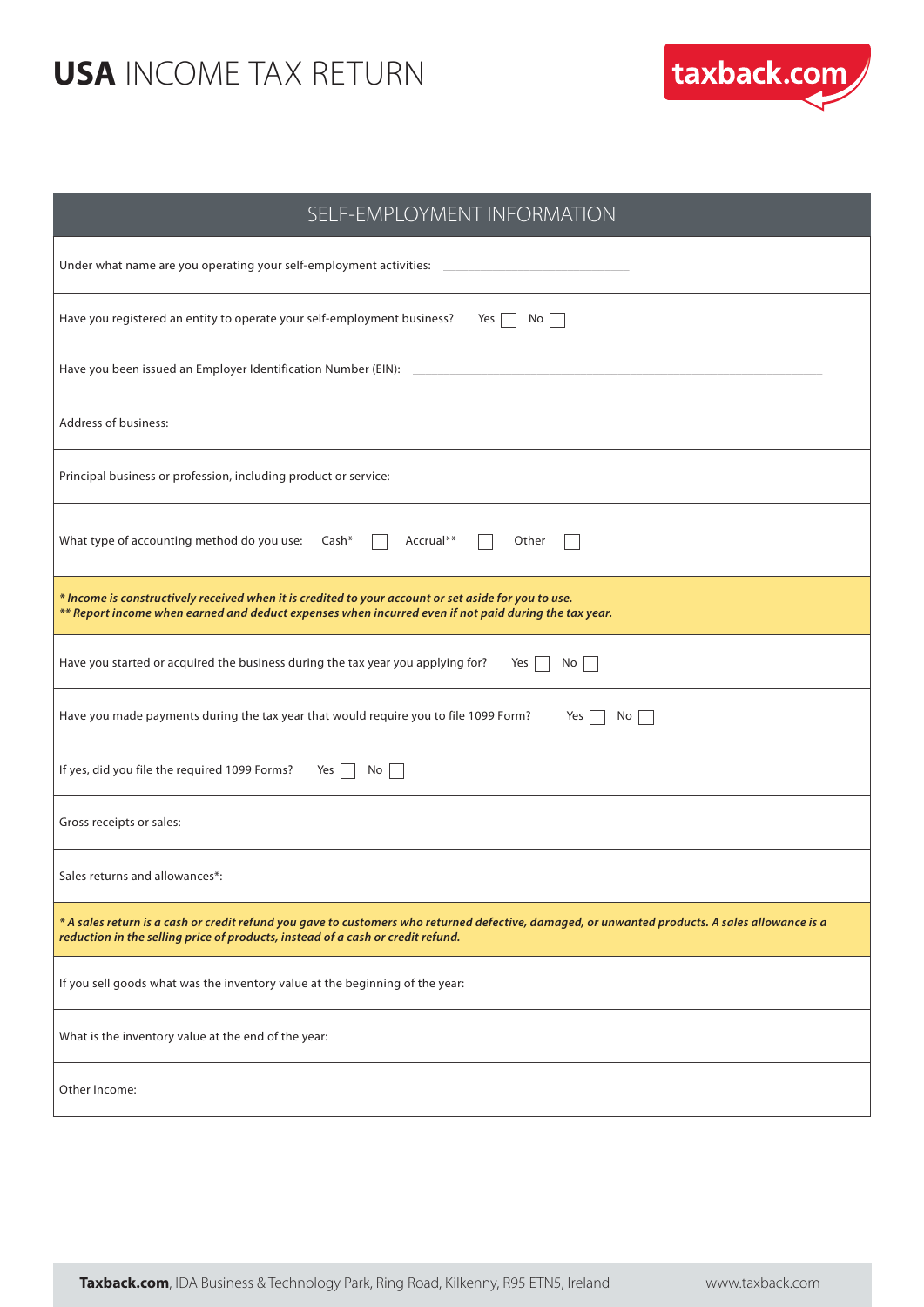

|                                                    | SELF-EMPLOYMENT EXPENSES |         |  |  |
|----------------------------------------------------|--------------------------|---------|--|--|
| Advertising                                        | Amount:                  |         |  |  |
| Car and truck <sup>1</sup>                         |                          | Amount: |  |  |
| Commissions and fees                               |                          | Amount: |  |  |
| Contract labor <sup>2</sup>                        |                          | Amount: |  |  |
| Employee benefit programs <sup>3</sup>             |                          | Amount: |  |  |
| Insurance (other than health)                      | Amount:                  |         |  |  |
| Interest                                           | Type:                    | Amount: |  |  |
| Mortgage (paid to banks, etc.)                     | Amount:                  |         |  |  |
| Other mortgage                                     | Amount:                  |         |  |  |
| Legal and professional services                    | Amount:                  |         |  |  |
| Office expense                                     | Amount:                  |         |  |  |
| Pension and profit-sharing plans                   | Amount:                  |         |  |  |
| Rent or lease (vehicles, machinery, and equipment) | Amount:                  |         |  |  |
| Rent or lease on other business property           | Amount:                  |         |  |  |
| Repairs and maintenance                            | Amount:                  |         |  |  |
| Supplies                                           | Amount:                  |         |  |  |
| <b>Taxes and licenses</b>                          | Amount:                  |         |  |  |
| Travel                                             | Amount:                  |         |  |  |
| Meals <sup>4</sup><br>Amount:                      |                          |         |  |  |
| <b>Utilities</b>                                   |                          | Amount: |  |  |
| Wages (less employment credits)                    |                          | Amount: |  |  |
| Other expenses                                     | Type:                    | Amount: |  |  |

(1) The business portion of expenses for gasoline, oil, repairs, insurance, license plates, etc.

(2) Contract labor includes payments to persons you do not treat as employees for services performed for your trade or business.

(3) Contributions to employee benefit programs that are not an incidental part of a pension or profit-sharing plan.<br>(4) This includes expenses for meals while traveling away from home for business, but not entertainment ex

This includes expenses for meals while traveling away from home for business, but not entertainment expenses.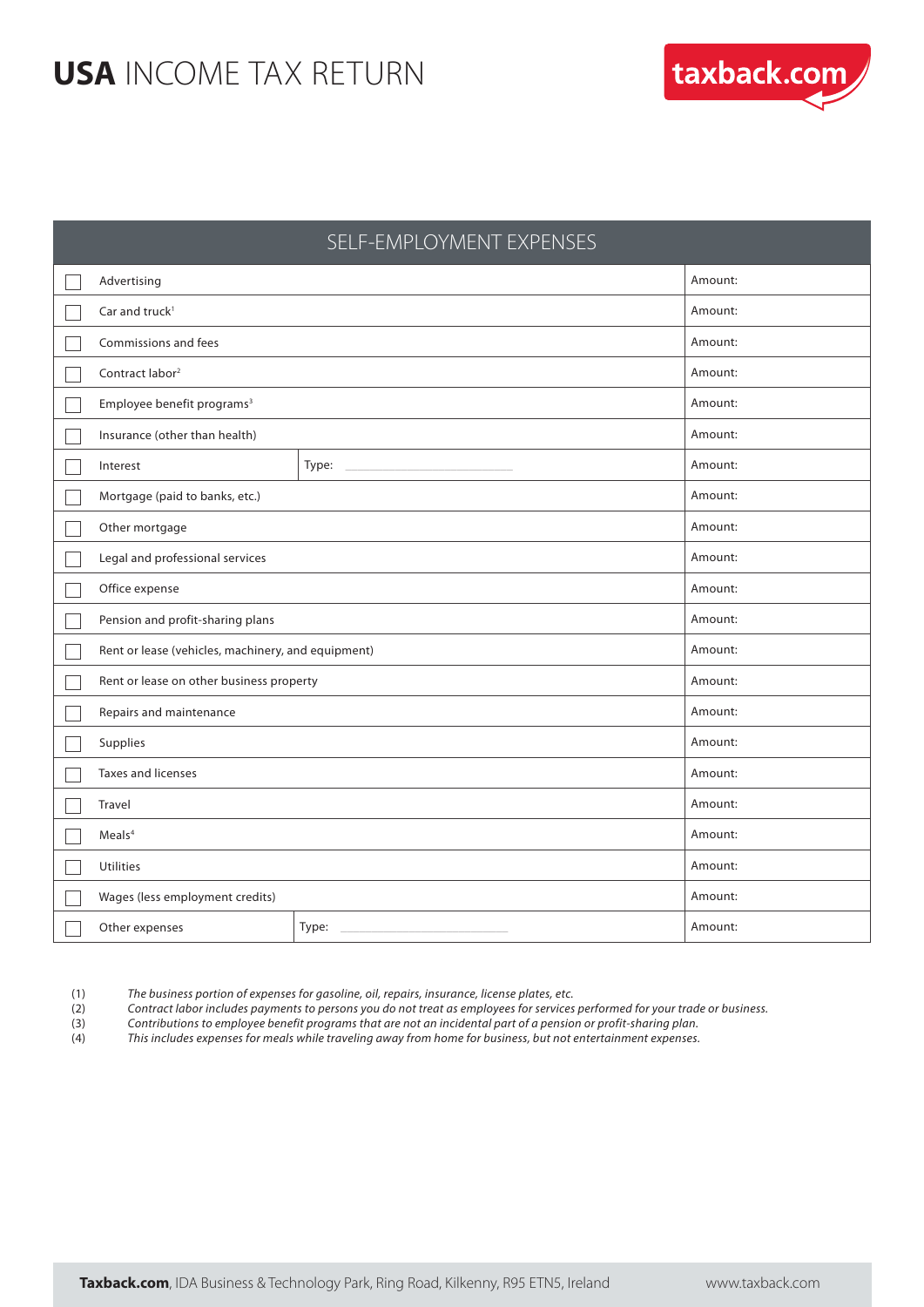

Are you the sole owner of a rental property located inside or outside the US? Yes  $\Box$  No  $\Box$ 

*If no, please, provide additional owner information below.*

*\*If more than two owners, please, provide the information for any subsequent owner on a separate sheet.*

*If you are unable to provide the exact information requested below, supporting documents of the information requested must be provided. Additional charge occurs for disorganized information and documentation.* 

| ADDITIONAL OWNER DETAILS                              |                                                                          |                                                       |  |  |
|-------------------------------------------------------|--------------------------------------------------------------------------|-------------------------------------------------------|--|--|
| Full name:                                            |                                                                          | Date of Birth:<br>mm/dd/yyyy                          |  |  |
| Marital status:<br>Single                             | Widow(er)<br>Married                                                     | Nationality:                                          |  |  |
| US Taxpayer Identification Number if any (ITIN, SSN): |                                                                          |                                                       |  |  |
| Address:                                              |                                                                          |                                                       |  |  |
| Telephone:                                            |                                                                          | Mobile Telephone:                                     |  |  |
| E-mail address:                                       |                                                                          |                                                       |  |  |
|                                                       | Please, list the tax year(s) for which you need to report rental income: |                                                       |  |  |
| Does the additional owner have US visa?               | No<br>Yes                                                                |                                                       |  |  |
| If yes, please, complete below.                       |                                                                          |                                                       |  |  |
|                                                       |                                                                          | LIST US ENTRY AND EXIT DATES FOR THE ADDITIONAL OWNER |  |  |
| <b>USA Entry Date</b>                                 | <b>USA Exit Date</b>                                                     | Visa type (if applicable) and purpose of visit:       |  |  |
|                                                       |                                                                          |                                                       |  |  |
|                                                       |                                                                          |                                                       |  |  |
|                                                       |                                                                          |                                                       |  |  |
|                                                       |                                                                          |                                                       |  |  |
|                                                       |                                                                          |                                                       |  |  |
|                                                       |                                                                          |                                                       |  |  |
|                                                       |                                                                          |                                                       |  |  |

*\*If more visits, please provide aditional information on a separate sheet.*

taxback.com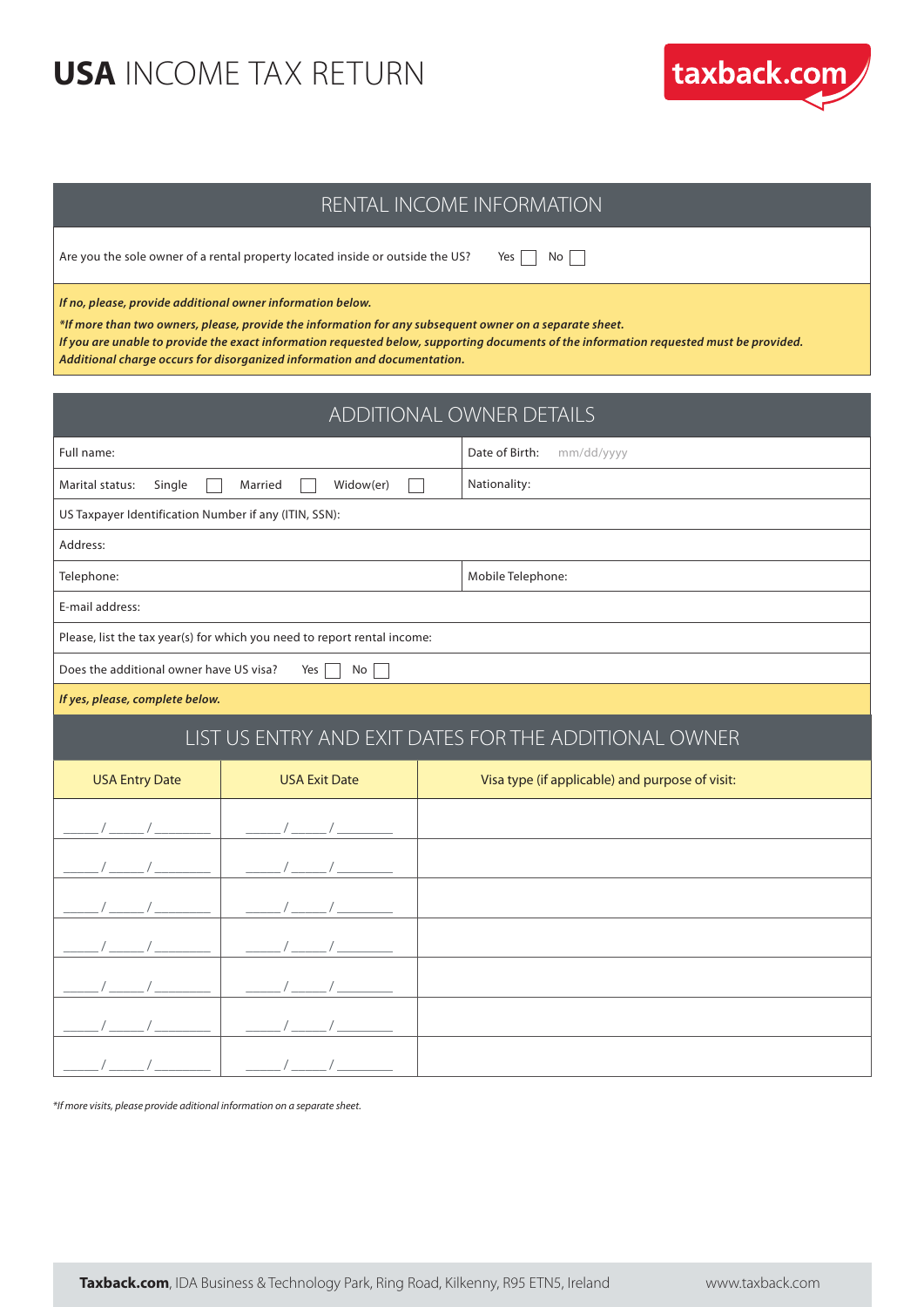

| <b>PROPERTY DETAILS</b>                                                                                                                                                                                                                                                                  |                                 |               |  |  |
|------------------------------------------------------------------------------------------------------------------------------------------------------------------------------------------------------------------------------------------------------------------------------------------|---------------------------------|---------------|--|--|
| Type of Property:<br>House and Land<br>House only<br>Apartment<br>Condominium<br>Land only<br><b>Bed and breakfast</b><br>Specify: $\overline{\phantom{a}}$<br>Other                                                                                                                     |                                 |               |  |  |
| Full address of property:                                                                                                                                                                                                                                                                |                                 |               |  |  |
| Property ownership percentage: Primary Owner: __________%<br>Secondary Owner: _________%                                                                                                                                                                                                 | Additional owner(s) (if any): _ | $\%$          |  |  |
| If property is building and land, please, specify the percentage that corresponds to the building and<br>the land from the property's acreage:                                                                                                                                           | Building:<br>$\%$               | Land:<br>$\%$ |  |  |
|                                                                                                                                                                                                                                                                                          |                                 |               |  |  |
| *If property was inherited, please, provide the Fair Market Value of the property on the date of the decedent's death or if an alternate valuation date<br>was picked by the executor of the estate.<br>Please, provide copy of Settlement statement for when you acquired the property. |                                 |               |  |  |
| Date of sale transaction or inheritance:<br>mm/dd/yyyy                                                                                                                                                                                                                                   |                                 |               |  |  |
| If property is building and land, please, specify the percentage that corresponds to the building and                                                                                                                                                                                    | Building:                       | Land:         |  |  |
| the land from the property's price, if known:                                                                                                                                                                                                                                            | $\%$                            | $\%$          |  |  |
| Taxes and fees you paid, including on behalf of the seller, when you purchased the property: __                                                                                                                                                                                          |                                 |               |  |  |
| If not, specify the percentage of property rented:<br>Was the entire property rented to a tenant?<br>No<br><b>Yes</b>                                                                                                                                                                    |                                 | %             |  |  |
| <b>RENTAL DETAILS</b>                                                                                                                                                                                                                                                                    |                                 |               |  |  |
| Number of days the property was either used either partly or fully by the owner(s) private use for the years you are reporting rental income for:                                                                                                                                        |                                 |               |  |  |
| Letting start date (as per contract or when property was available for rent, whichever is earlier): mm/dd/yyyy                                                                                                                                                                           |                                 |               |  |  |
| Number of days property was rented to tenant(s) during the year(s) you are reporting income for:                                                                                                                                                                                         |                                 |               |  |  |
| If yes, please, provide agent's name:<br>Did you let the property through an agent?<br>No<br>Yes                                                                                                                                                                                         |                                 |               |  |  |
|                                                                                                                                                                                                                                                                                          |                                 |               |  |  |
| MORTGAGE DETAILS (LEAVE BLANK IF NOT APPLICATE)                                                                                                                                                                                                                                          |                                 |               |  |  |
| If you have mortgage, in which country was the mortgage taken out?                                                                                                                                                                                                                       |                                 |               |  |  |
| Please, specify the date the mortgage was taken out:<br>mm/dd/yyyy<br>Loan amount: _                                                                                                                                                                                                     |                                 |               |  |  |
| What percentage of the loan was used to purchase the property?<br>%                                                                                                                                                                                                                      |                                 |               |  |  |

Is the mortgage loan secured by the property only or are you also liable for the repayment? Property **Property and personal liability** 

 $\Box$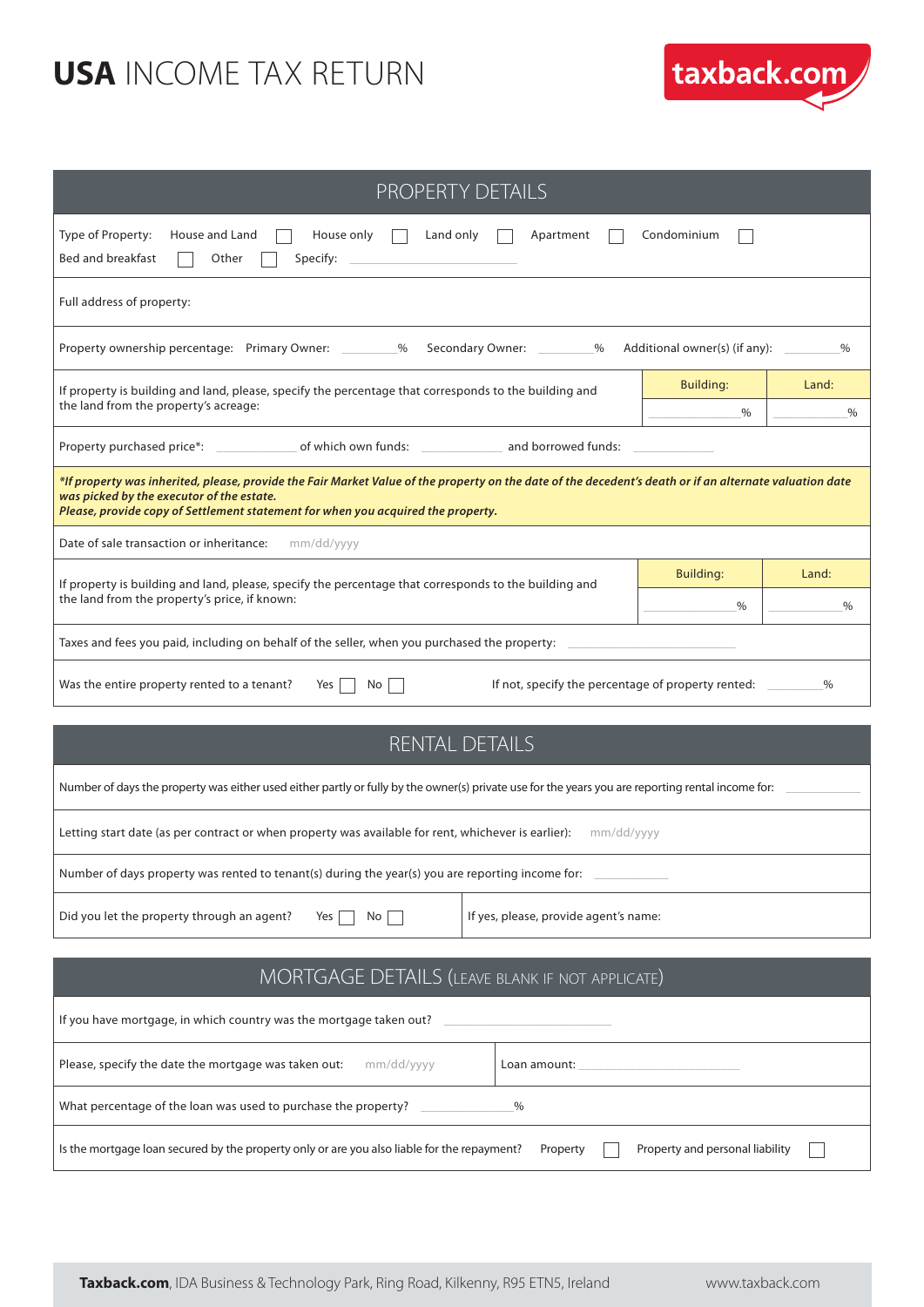| RENTAL INCOME AND EXPENSES                 |         |          |       |       |     |      |      |        |           |         |          |          |
|--------------------------------------------|---------|----------|-------|-------|-----|------|------|--------|-----------|---------|----------|----------|
| Income Information                         | January | February | March | April | May | June | July | August | September | October | November | December |
| Rent received                              |         |          |       |       |     |      |      |        |           |         |          |          |
| Rent deposits held                         |         |          |       |       |     |      |      |        |           |         |          |          |
| Expense Information                        |         |          |       |       |     |      |      |        |           |         |          |          |
| Advertising                                |         |          |       |       |     |      |      |        |           |         |          |          |
| Auto and Travel*                           |         |          |       |       |     |      |      |        |           |         |          |          |
| Commissions                                |         |          |       |       |     |      |      |        |           |         |          |          |
| Insurance                                  |         |          |       |       |     |      |      |        |           |         |          |          |
| Legal and other<br>professional fees       |         |          |       |       |     |      |      |        |           |         |          |          |
| Management fees                            |         |          |       |       |     |      |      |        |           |         |          |          |
| Mortgage interest<br>paid to banks, etc.** |         |          |       |       |     |      |      |        |           |         |          |          |
| Other interest                             |         |          |       |       |     |      |      |        |           |         |          |          |
| Repairs                                    |         |          |       |       |     |      |      |        |           |         |          |          |
| Supplies                                   |         |          |       |       |     |      |      |        |           |         |          |          |
| Taxes                                      |         |          |       |       |     |      |      |        |           |         |          |          |
| Utilities                                  |         |          |       |       |     |      |      |        |           |         |          |          |
| Other:                                     |         |          |       |       |     |      |      |        |           |         |          |          |
| Other:                                     |         |          |       |       |     |      |      |        |           |         |          |          |
| Other:                                     |         |          |       |       |     |      |      |        |           |         |          |          |

*\* You can deduct ordinary and necessary auto and travel expenses related to your rental activities, including 50% of meal expenses incurred while traveling away from home. In most cases, you can either deduct your actual expenses or take the standard mileage rate. You must use actual expenses if you used more than four vehicles simultaneously in your rental activities.*

*\*\* If you have a mortgage on your rental property, enter the amount of interest you paid for the tax year in question to banks or other financial institutions within the US.*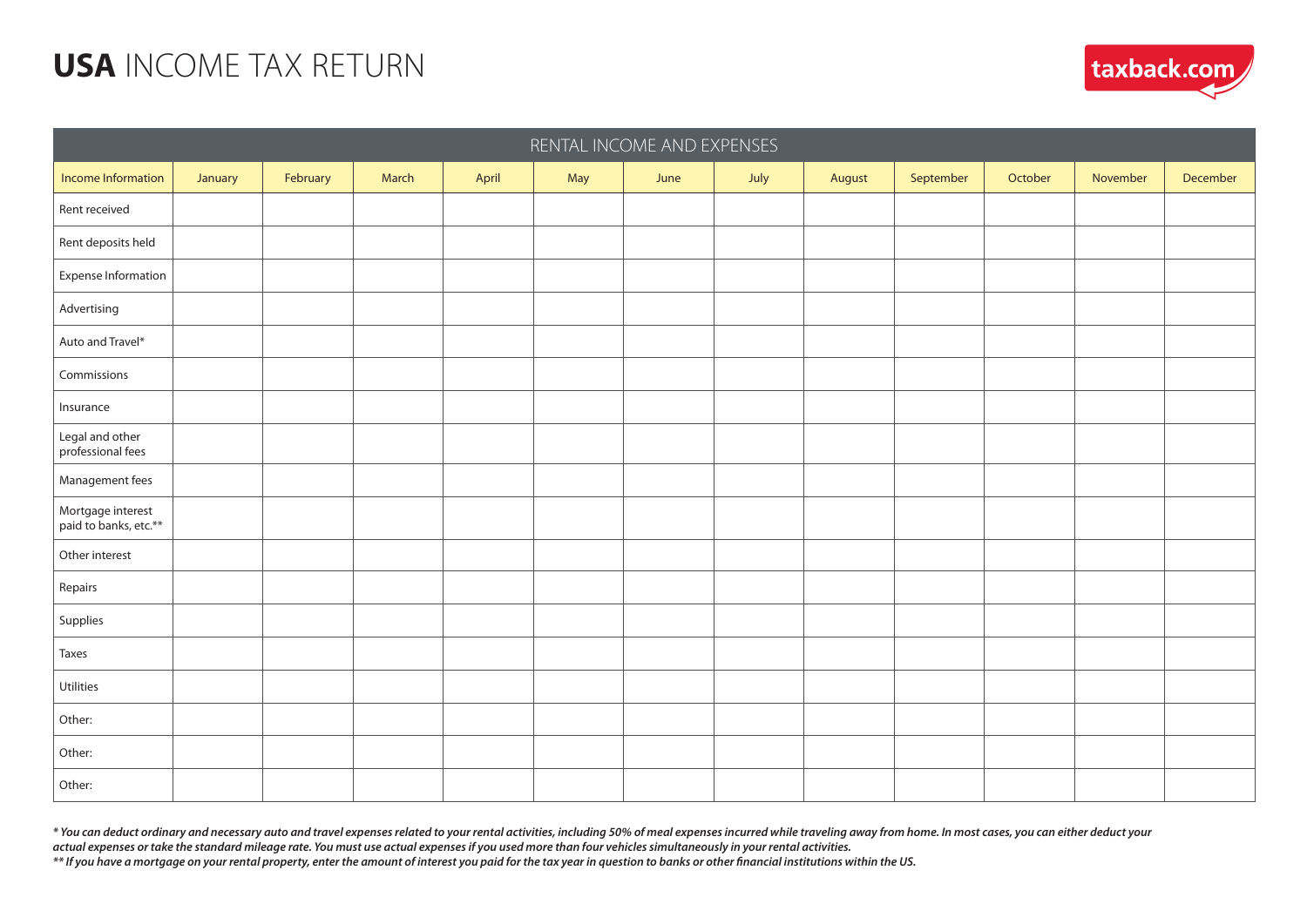

#### DEPRECIABLE FURNITURE AND FITTINGS AND PROPERTY IMPROVEMENTS

| Have you acquired for your rental property new furnishings ((including, but not limited to new appliances, kitchen cabinets and furniture)?<br>Yes<br>No |                                                                                                                                                                   |                                                                  |  |  |  |  |  |  |
|----------------------------------------------------------------------------------------------------------------------------------------------------------|-------------------------------------------------------------------------------------------------------------------------------------------------------------------|------------------------------------------------------------------|--|--|--|--|--|--|
| If yes, please, list them below:                                                                                                                         |                                                                                                                                                                   |                                                                  |  |  |  |  |  |  |
| Type                                                                                                                                                     | Cost                                                                                                                                                              | Approximate time it was installed for use in the rental property |  |  |  |  |  |  |
|                                                                                                                                                          |                                                                                                                                                                   |                                                                  |  |  |  |  |  |  |
|                                                                                                                                                          |                                                                                                                                                                   |                                                                  |  |  |  |  |  |  |
|                                                                                                                                                          |                                                                                                                                                                   |                                                                  |  |  |  |  |  |  |
|                                                                                                                                                          |                                                                                                                                                                   |                                                                  |  |  |  |  |  |  |
|                                                                                                                                                          |                                                                                                                                                                   |                                                                  |  |  |  |  |  |  |
|                                                                                                                                                          |                                                                                                                                                                   |                                                                  |  |  |  |  |  |  |
|                                                                                                                                                          |                                                                                                                                                                   |                                                                  |  |  |  |  |  |  |
|                                                                                                                                                          | * If more than 10, please, provide additional information on a separate sheet.                                                                                    |                                                                  |  |  |  |  |  |  |
| fence and landscaping)?<br>Yes                                                                                                                           | Have you made improvements to the property (including, but not limited to replacing old roof or adding new rooms, porch or swimming pool, building a<br>No<br>- 1 |                                                                  |  |  |  |  |  |  |
| If yes, please, list them below:                                                                                                                         |                                                                                                                                                                   |                                                                  |  |  |  |  |  |  |
| Type                                                                                                                                                     | Cost                                                                                                                                                              | Approximate time improvement occurred                            |  |  |  |  |  |  |
|                                                                                                                                                          |                                                                                                                                                                   |                                                                  |  |  |  |  |  |  |
|                                                                                                                                                          |                                                                                                                                                                   |                                                                  |  |  |  |  |  |  |
|                                                                                                                                                          |                                                                                                                                                                   |                                                                  |  |  |  |  |  |  |
|                                                                                                                                                          |                                                                                                                                                                   |                                                                  |  |  |  |  |  |  |
|                                                                                                                                                          |                                                                                                                                                                   |                                                                  |  |  |  |  |  |  |
|                                                                                                                                                          |                                                                                                                                                                   |                                                                  |  |  |  |  |  |  |
|                                                                                                                                                          |                                                                                                                                                                   |                                                                  |  |  |  |  |  |  |
|                                                                                                                                                          | * If more than 10, please, provide additional information on a separate sheet.                                                                                    |                                                                  |  |  |  |  |  |  |
|                                                                                                                                                          |                                                                                                                                                                   |                                                                  |  |  |  |  |  |  |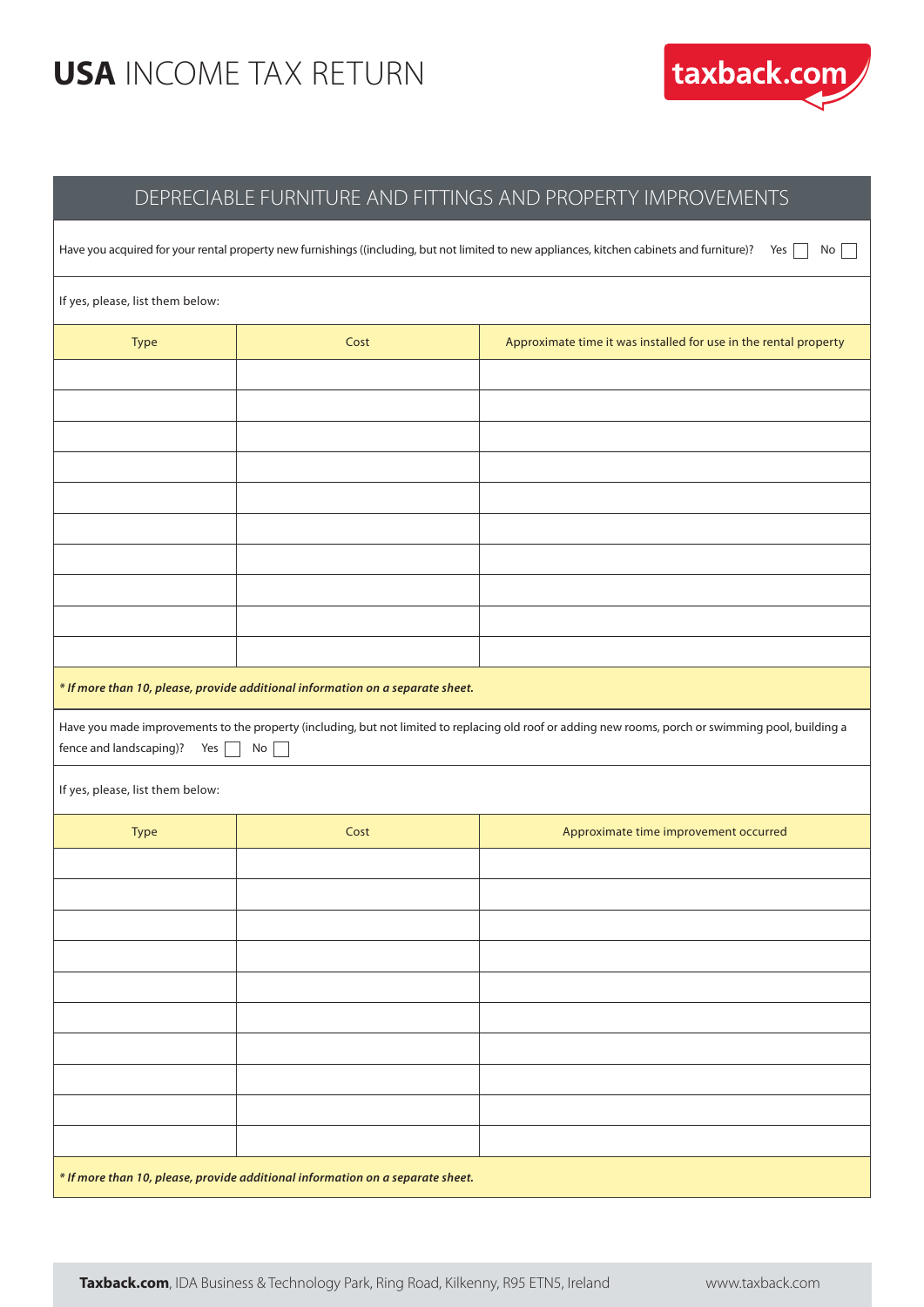# **UNITED STATES**



#### EXPATRIATE RETURNS

#### CUSTOMER AGREEMENT

*The customer agreement forms the basis of the relationship between Taxback and you. It is an important document, please read the points in full and ensure you understand them, before signing.*

#### *I confirm that:*

- 1. I understand that Taxback.com is a trading name for the services of Taxback Inc., Chicago, USA, and hereby contract with Taxback Inc. to carry out the services described herewith.
- 2. I understand that Taxback Inc will utilise its parent company Taxback and its subsidiary and affiliate companies to gather information regarding the services where necessary and that the contract remains with Taxback Inc for the duration of the service.
- 3. I understand that receipts are required to substantiate any claim that I make for expenses.
- 4. Prior to receiving my return(s), I agree to pay the agreed fee for preparation of my US federal and / or state tax return(s).
- 5. I understand that the US tax authorities will make the final decision on the value of any refund or balance due. I understand that the Agent will provide the best estimation possible based on current tax law and information given, however this is estimation only, not a guarantee.
- 6. I agree to and accept the terms and conditions of service as written online at www.taxback.com and to any changes in the terms and conditions which Taxback Inc may effect from time to time, and to the fees of the agent which represents the services I have requested and which are provided by Taxback Inc and/or its affiliate companies. I want to stay informed and subscribe to receiving communications from Taxback.com relating to new and existing products and services. I want to stay informed and subscribe to receiving communications from Taxback.com relating to new and existing products and services.
- 7. I understand that information collected in writing and/or verbally for US tax return filing services can and may be used for internal auditing purposes by Taxback.com and provided to the US Tax Authorities (IRS and State Tax Authorities) for external auditing purposes, subject to relevant data protection legislation.
- 8. I confirm that I have given the Agent all information needed and available to me.
- 9. I commit to updating the Agent of any change in my contact details.
- 10. I understand that the Agent will prepare the tax return(s) and provide these to me, as soon as I have been informed of the refund amount (if any) or balance due, have sent all necessary documentation and have paid the agreed fee for tax preparation.
- 11. I agree that in the event that I wish to cancel my application, I will contact Taxback.com immediately. I understand that while Taxback.com will make every effort to recall my application, if it has already been completed and sent to me, that may not be possible.

| Name in print          | $ $ Date $\mathcal V$ mm/dd/yyyy    |
|------------------------|-------------------------------------|
| Signature <sup>V</sup> | Social Security Number <sup>V</sup> |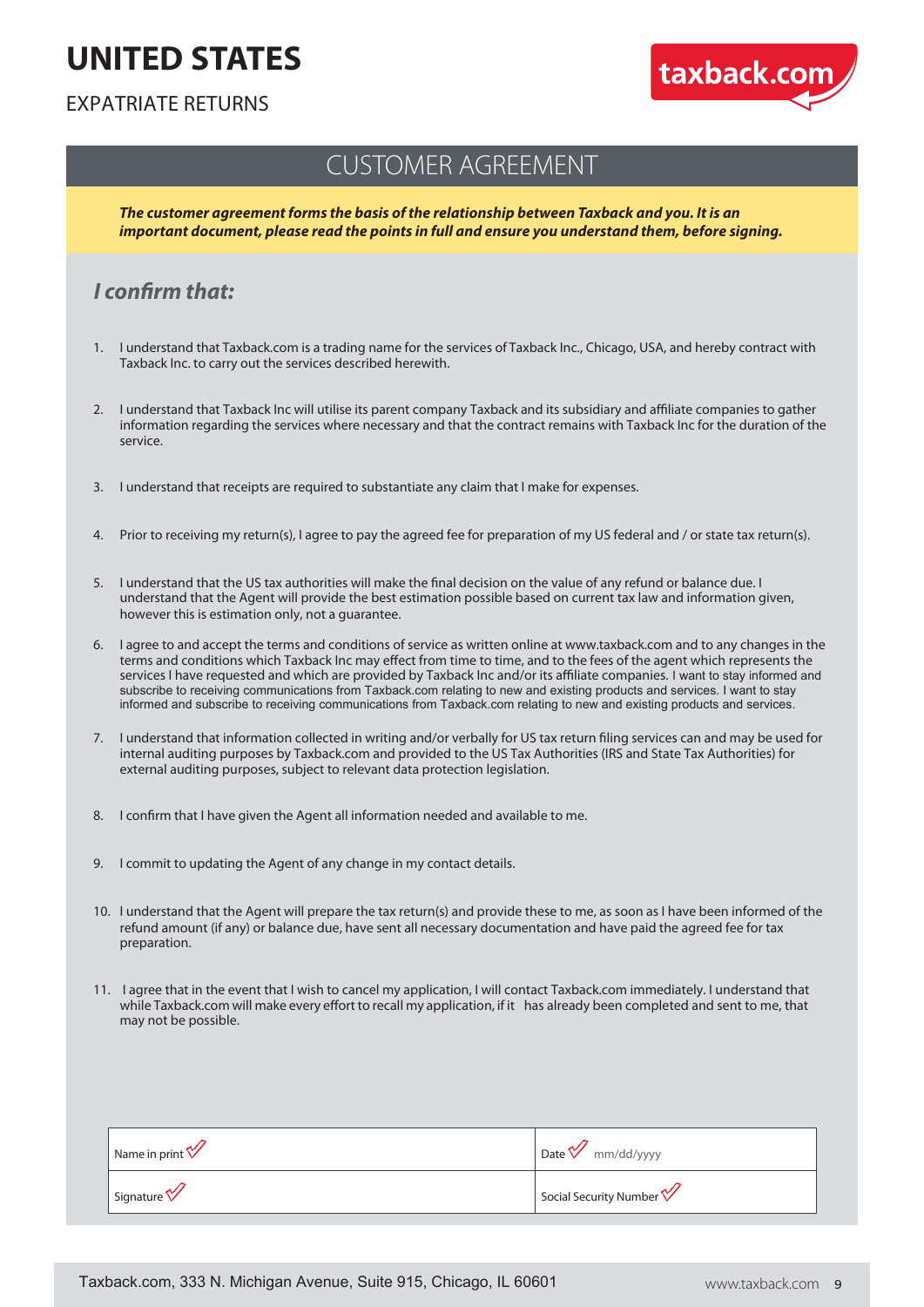#### **USA** TAX REGISTRATION



#### CONSENT TO DISCLOSURE OF TAX RETURN INFORMATION under IRC Section 7216

 To ensure your tax return is prepared in a compliant and correct manner, we draw on the expertise and experience of our international tax team. In line with Treas. Reg. Section 301.7216-3 and Rev. Proc. 2013-14, we request that you provide consent to us so that we can share and store your data, including your SSN and employment and tax data, with our international tax team to ensure your tax return is compliant.

 Federal law requires this consent form be provided to you. Unless authorized by law, we cannot disclose, without your consent, your tax return information to third parties (our international colleagues will qualify as third parties as they are employed by Taxback international offices, not by Taxback Inc. directly) for purposes other than the preparation and filing of your tax return and, in certain limited circumstances, for purposes involving tax return preparation.

 This consent to disclose may result in your tax return information being disclosed to a tax return preparer located outside the United States, including your personally identifiable information such as your Social Security Number ("SSN"). Both the tax return preparer in the United States that will disclose your SSN and the tax return preparer located outside the United States which will receive your SSN maintain an adequate data protection safeguard (as required by the regulations under 26 U.S.C. Section 7216) to protect privacy and prevent unauthorized access of tax return information.

 If you believe your tax return information has been disclosed or used improperly in a manner unauthorized by law or without your permission, you may contact the Treasury Inspector General for Tax Administration (TIGTA) by telephone at 1-800-366-4484, or by email at complaints@tigta.treas.gov.

 If you agree to allow Taxback to disclose your tax return information, including your SSN, to Taxback staff and affiliates for the purpose of providing assistance in the preparation of your individual income tax returns, please sign this form and print your name in capital letters.

Name in print  $\mathscr V$ Signature<sup></sup> Date  $\mathscr V$  mm/dd/yyyy